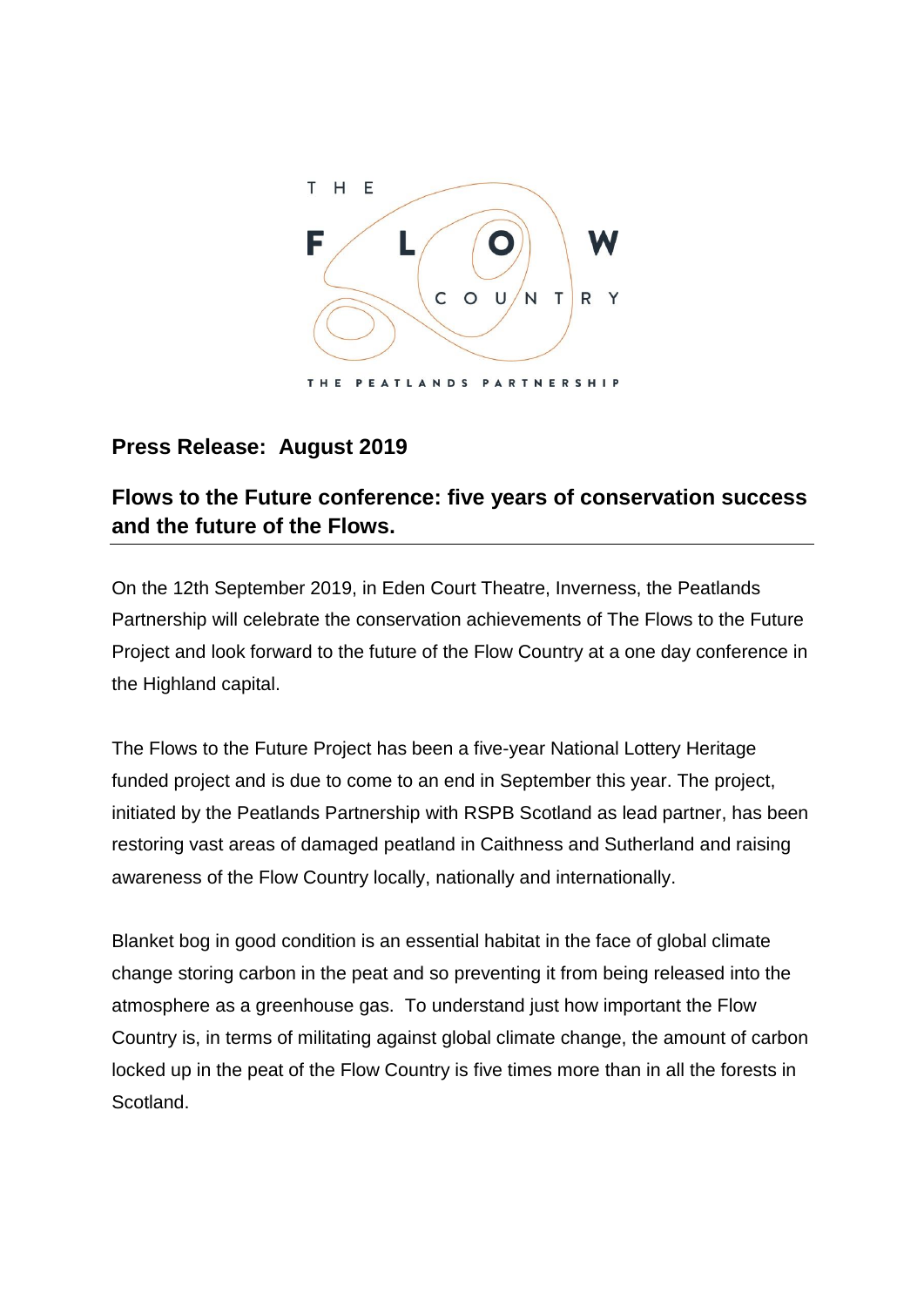Notable successes in raising awareness of the Flow Country and its global importance have been the creation of The Flows Lookout - an award-winning viewing tower at Forsinard Flows National Nature Reserve, a five-year programme of schools and community activities, and a novel and exciting arts installation at the Royal Botanic Gardens in Edinburgh, currently on during this year's Festival Fringe.

The conference will not only take stock of the Flows to the Future Project's achievements and the challenges faced along the way, but it will look to the future of the Flow Country as a potential UNESCO World Heritage Site.

Speakers include a range of experts in their field such as Professor Des Thompson, Principal Advisor on Biodiversity at Scottish Natural Heritage, Dr Roxane Andersen Senior Research Fellow at Environmental Research Institute and Hanna Imlach, a sculptor informed by environmental research.

The conference will take place on Thursday 12<sup>th</sup> September in Eden Court, Inverness, with an optional field trip to Forsinard Flows National Nature Reserve the day before (Wednesday, 11<sup>th</sup> September).

Full details of the conference programme and ticket information can be found at <http://www.theflowcountry.org.uk/calendar/the-flow-country-conference/>

## **Images**

- 1. The Flows to the Future project draws to a close, but it's legacy will live on
- 2. Hazel Anemometer by Hannah Imlach, a project-funded commission. Credit Hannah Imlach
- 3. Forsinard's award winning lookout tower, funded by the project. Credit Paul **Turner**
- 4. Project-funded restoration work. Credit Neil Cowie